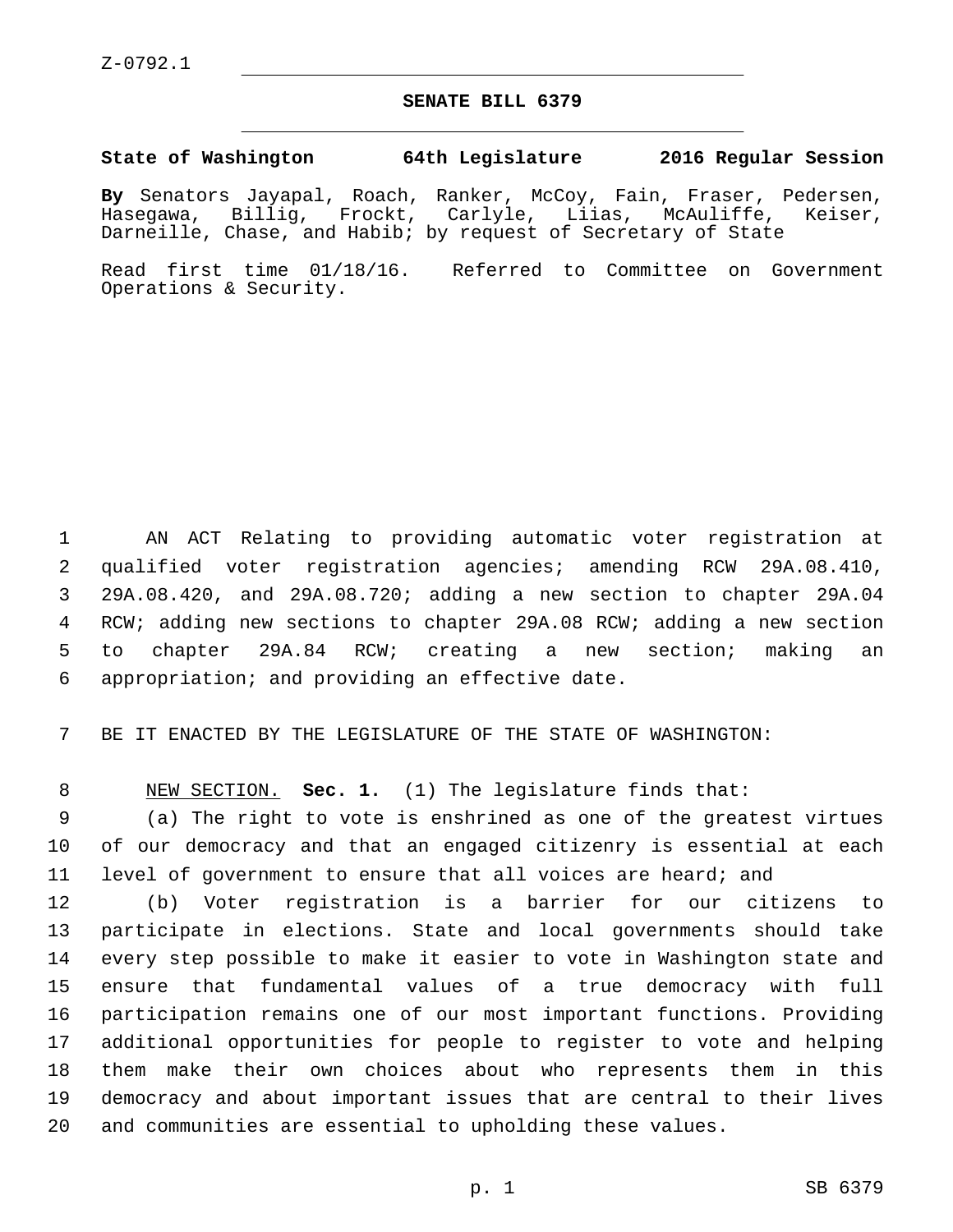(2) Therefore, the legislature intends to increase the opportunity to register to vote for persons qualified under Article VI of the Washington state Constitution by expanding the streamlined voter registration process that will increase opportunities for voter registration without placing new undue burdens on government 6 agencies.

 NEW SECTION. **Sec. 2.** A new section is added to chapter 29A.04 8 RCW to read as follows:

 "Qualified voter registration agency" means the department of licensing, the health benefit exchange, or an office providing public assistance and/or services to persons with disabilities designated pursuant to RCW 29A.08.310(1) that collects, processes, and stores the following information as part of providing assistance or 14 services:

15 (1) Names;

 (2) Traditional or nontraditional residential addresses; 17 (3) Dates of birth;

 (4) A signature attesting to the truth of the information provided on the application for assistance or services; and

 (5) Citizenship information, verified via social security administration data match or manually verified by the agency during 22 the client transaction.

 NEW SECTION. **Sec. 3.** A new section is added to chapter 29A.08 24 RCW to read as follows:

 (1) With each application for assistance or services listing the information described in section 2 of this act, and with each related recertification, renewal, or change of address, each qualified voter registration agency shall inform the person of the following:

 (a) Unless the person declines to register to vote or update an existing voter registration, or is found to be ineligible to vote, the person will be registered to vote or, if applicable, the person's 32 voter registration will be updated;

 (b)(i) The qualifications to be registered to vote; (ii) the penalties under chapter 29A.84 RCW for registering to vote when ineligible or providing false registration information; and (iii) that the person should not register to vote if the person does not 37 meet the qualifications to register;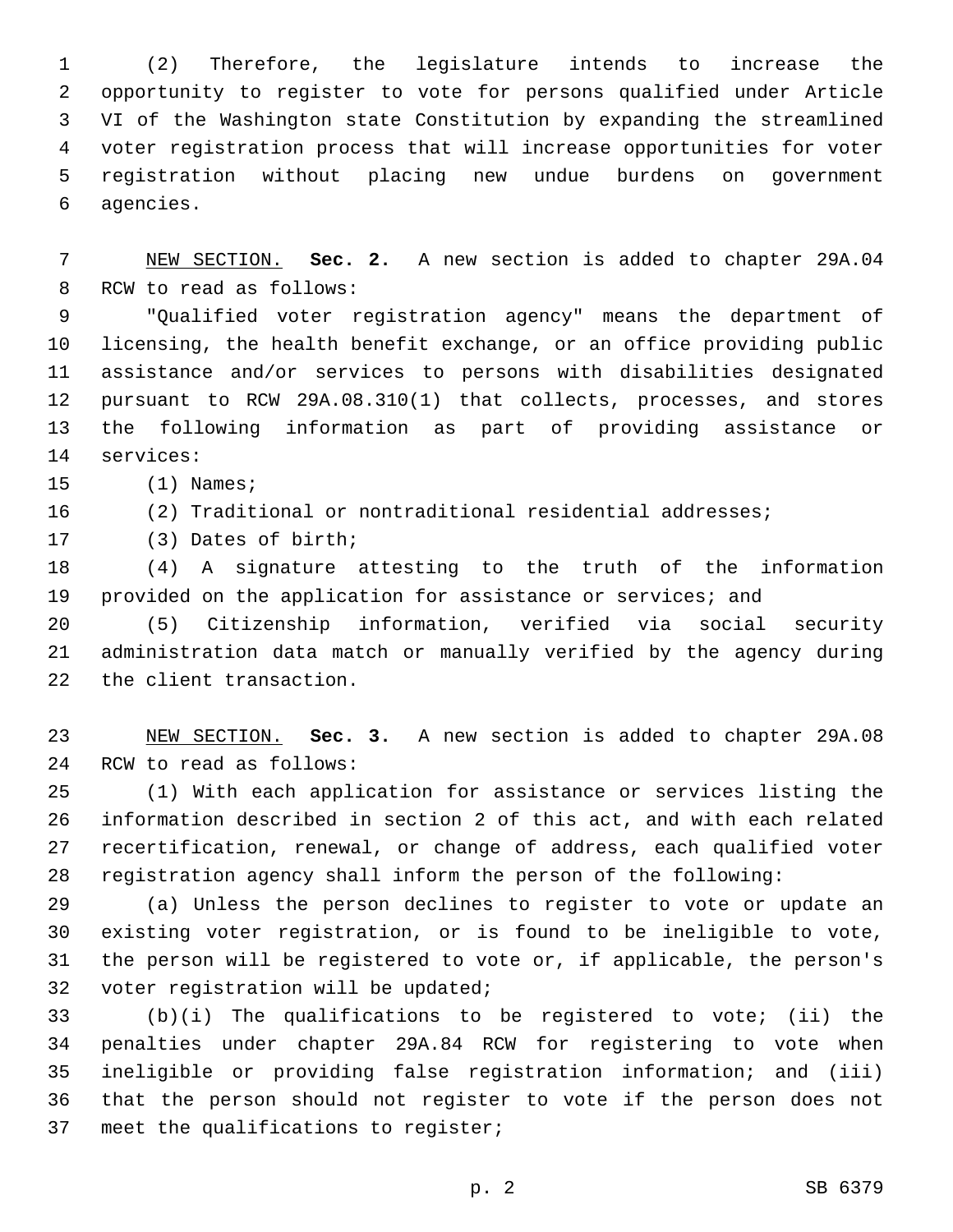(c) That voter registration is voluntary, and the person's choice to register or decline to register to vote will not affect the availability of agency services or benefits, and that the person's choice to register or not register to vote will not be used for any 5 other purposes;

 (d) Information about the address confidentiality program established under chapter 40.24 RCW, including notification that registration to vote does not affect any existing program 9 participation.

(2) Each qualified voter registration agency shall:

 (a) Ensure that each application for service or assistance, and each related recertification, renewal, or change of address cannot be completed until the person is given the opportunity to decline being 14 registered to vote;

 (b) Promptly provide to the secretary of state, in a format to be determined by the secretary in consultation with the agency, the following information for each person who does not decline to 18 reqister to vote:

19 (i) The person's name;

 (ii) The person's traditional or nontraditional residential 21 address;

 (iii) The person's mailing address, if different from the person's traditional or nontraditional residential address;

24 (iv) The person's date of birth;

 (v) Acknowledgment that the person is a citizen of the United 26 States;

 (vi) Except for the health benefit exchange, a digital copy of 28 the person's signature; and

 (vii) An affirmation of the person's eligibility to register to 30 vote; and

 (c) Offer each person an opportunity to decline to register to vote or to update an existing registration at each application for service or assistance, and each related recertification, renewal, or change of address, regardless of whether the person previously declined to register to vote or update an existing registration.

 (3) A qualified voter registration agency shall not use a person's declination to register to vote to affect the person's eligibility for services or benefits provided by a qualified voter 39 registration agency.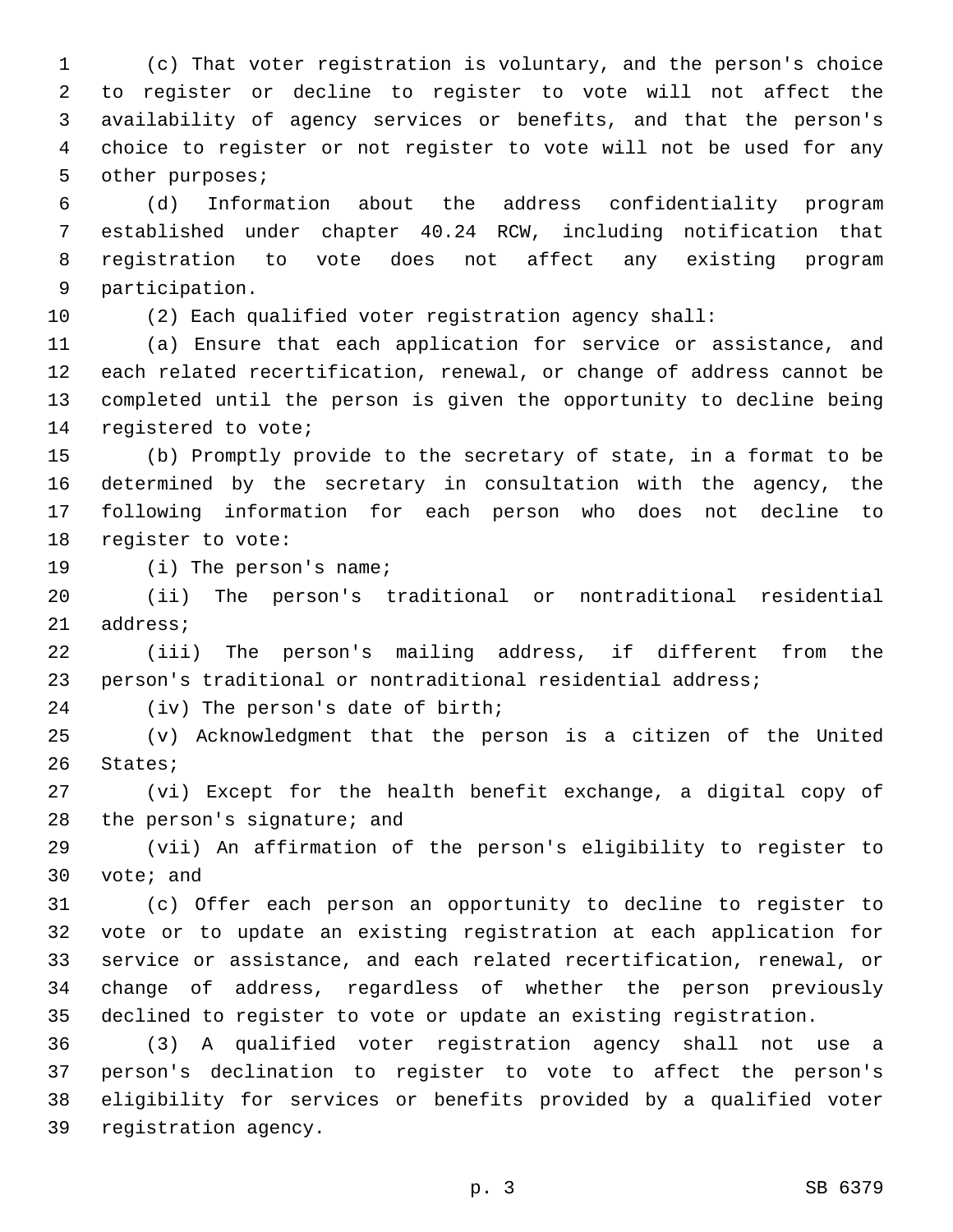(4) The secretary of state shall consult with each qualified voter registration agency to establish a procedure for transmitting digital copies of signatures of persons who do not decline to register to vote. The secretary of state shall consult with the health benefit exchange to ensure that sufficient information for each person who seeks services or benefits provided by the health benefit exchange and who does not decline to register to vote is provided to the secretary of state to allow the secretary of state to 9 obtain a digital copy of the person's signature.

 NEW SECTION. **Sec. 4.** A new section is added to chapter 29A.08 11 RCW to read as follows:

 (1)(a) Except as provided in (b) of this subsection, upon receiving the data for, and a digital copy of the signature of, a person as provided in section 3(2)(b) of this act, the secretary of state shall determine whether the person is already registered to vote. If the person is not already registered to vote, the secretary of state shall provide the information to the county auditor of the county in which the person may be registered as a voter, and the 19 auditor shall register the person to vote.

 (b) If the secretary of state receives information about a person pursuant to section 3 of this act within twenty-one days of an election in which that person would otherwise be eligible to vote, the secretary of state shall wait until after the election to provide the information to the county auditor of the county in which that 25 person may be registered as a voter.

 (2) If the person is already registered to vote, but the residential address transmitted by the qualified voter registration agency is different from the residential address on the person's current registration, the secretary of state shall direct the auditor of the county in which the person may be registered as a voter to 31 update the person's voter registration.

 (3) The county auditor shall promptly send a notification to each person who is registered to vote or whose existing voter registration 34 is updated under this section.

 (4) A voter registration submitted under this section is otherwise considered an electronic voter registration.

 NEW SECTION. **Sec. 5.** A new section is added to chapter 29A.08 38 RCW to read as follows: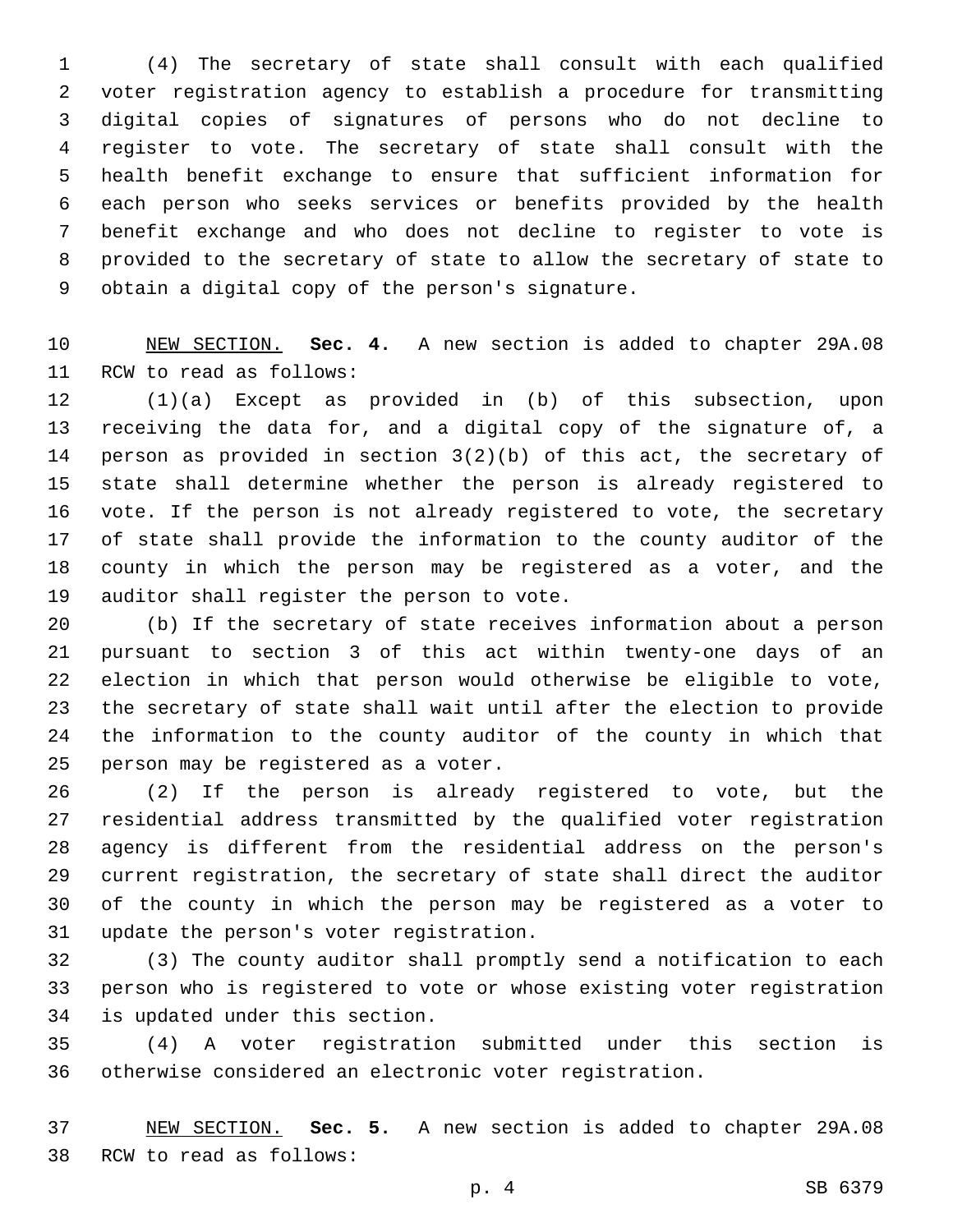(1) Each qualified voter registration agency, except for the health benefit exchange, shall promptly transmit to the secretary of state the information of each person for whom it retains all the information listed in section 3(2)(b) (i) through (vi) of this act on January 1, 2017. The health benefit exchange shall promptly transmit to the secretary of state the information of each person for whom it retains all the information listed in section 3(2)(b) (i) through (v) 8 of this act on January 1, 2017.

(2) The secretary of state shall:9

 (a) Identify persons whose information is transmitted pursuant to subsection (1) of this section who are eligible to be, but are not 12 currently, registered to vote;

 (b) Promptly send each person identified notice, which must not identify the agency transmitting the information, but which must 15 include:

 (i) An explanation that voter registration is voluntary, but that if the person does not decline to register within sixty days, the 18 person will be registered to vote;

 (ii) A statement offering the opportunity to decline voter registration through any means determined by the secretary of state 21 and consistent with this act;

 (iii) The eligibility criteria for voting in federal and state 23 elections;

 (iv) The instruction that the person should decline registration 25 if ineligible to vote;

(v) Instructions for correcting an erroneous registration;

 (vi) Instructions for providing any additional information 28 required for voter registration purposes; and

 (vii) Information about the address confidentiality program established under chapter 40.24 RCW, including notification that registration to vote does not affect any existing program 32 participation;

 (c) Promptly register to vote any person who does not decline to register within sixty days of the notification, unless the secretary of state receives information about a person pursuant to this section within twenty-one days of an election in which that person would otherwise be eligible to vote, in which case the secretary of state shall wait until after the election to register the person to vote.

 (3) Information transmitted to the secretary of state pursuant to subsection (1) of this section shall be used only for voter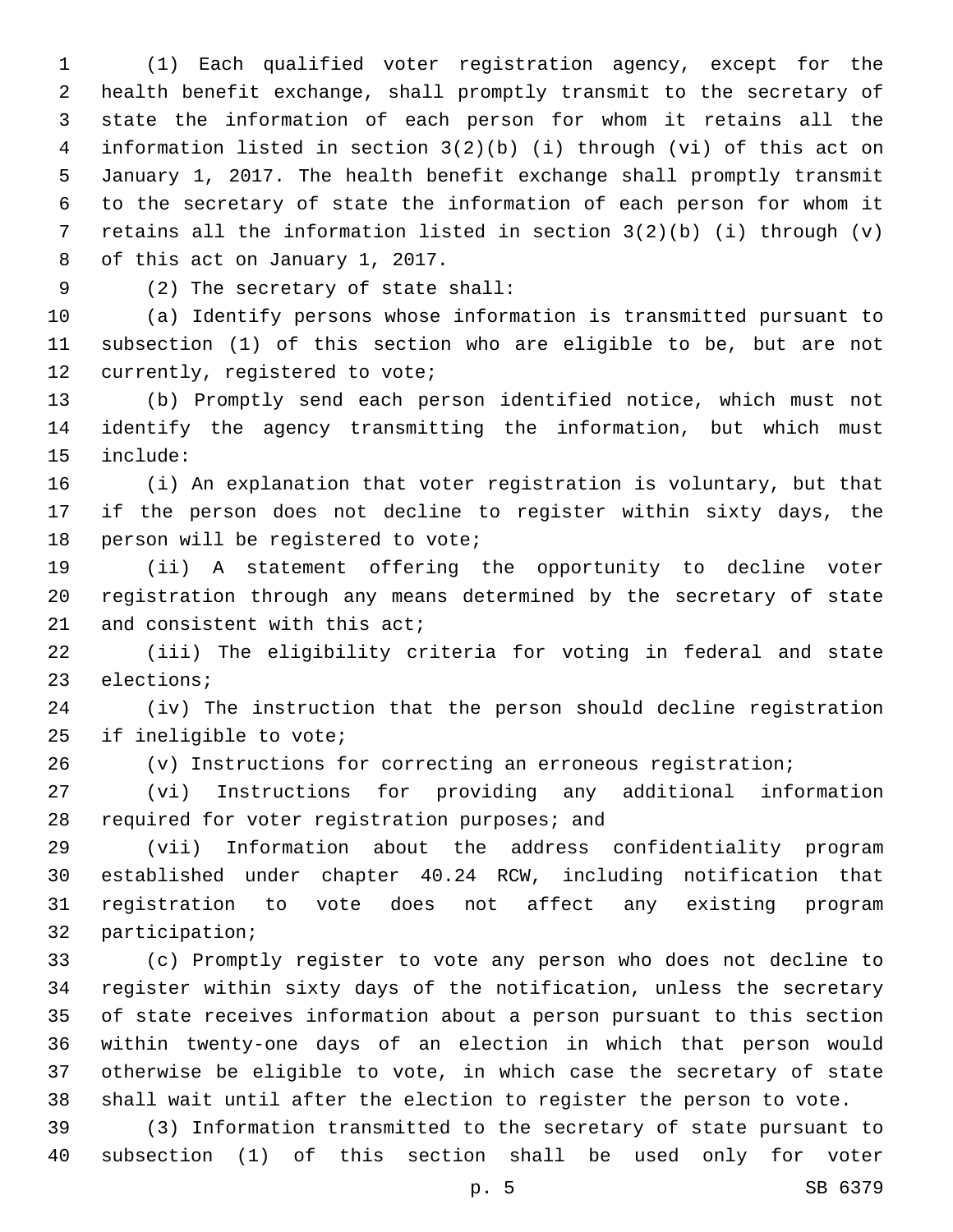registration purposes, is not available for public inspection, and 2 shall not be disclosed to the public.

 NEW SECTION. **Sec. 6.** A new section is added to chapter 29A.08 4 RCW to read as follows:

 (1) If a person who is ineligible to vote becomes registered to vote under section 3 or 5 of this act in the absence of a knowing violation by that person of RCW 29A.84.140, that person's registration shall be presumed to have been with official 9 authorization and not the fault of that person.

 (2) Unless the person willfully and knowingly votes or attempts to vote knowing that he or she is not entitled to vote, a person who is ineligible to vote, becomes registered to vote under section 3 or 5 of this act, and votes or attempts to vote in an election held after the effective date of the person's registration shall be presumed to have acted with official authorization and shall not be 16 guilty of a class C felony under RCW 29A.84.130.

 **Sec. 7.** RCW 29A.08.410 and 2009 c 369 s 22 are each amended to 18 read as follows:

 A registered voter who changes his or her residence from one address to another within the same county may transfer his or her registration to the new address in one of the following ways:

 (1) Sending the county auditor a request stating both the voter's present address and the address from which the voter was last 24 registered;

 (2) Appearing in person before the county auditor and making such 26 a request;

 (3) Telephoning or emailing the county auditor to transfer the 28 registration;  $((\theta \cdot \hat{r}))$ 

29 (4) Submitting a voter registration application; or

 (5) Submitting information to a qualified voter registration 31 agency.

 **Sec. 8.** RCW 29A.08.420 and 2009 c 369 s 23 are each amended to 33 read as follows:

 A registered voter who changes his or her residence from one county to another county must do so by submitting a voter 36 registration form or by submitting information to a qualified voter 37 registration agency. The county auditor of the voter's new county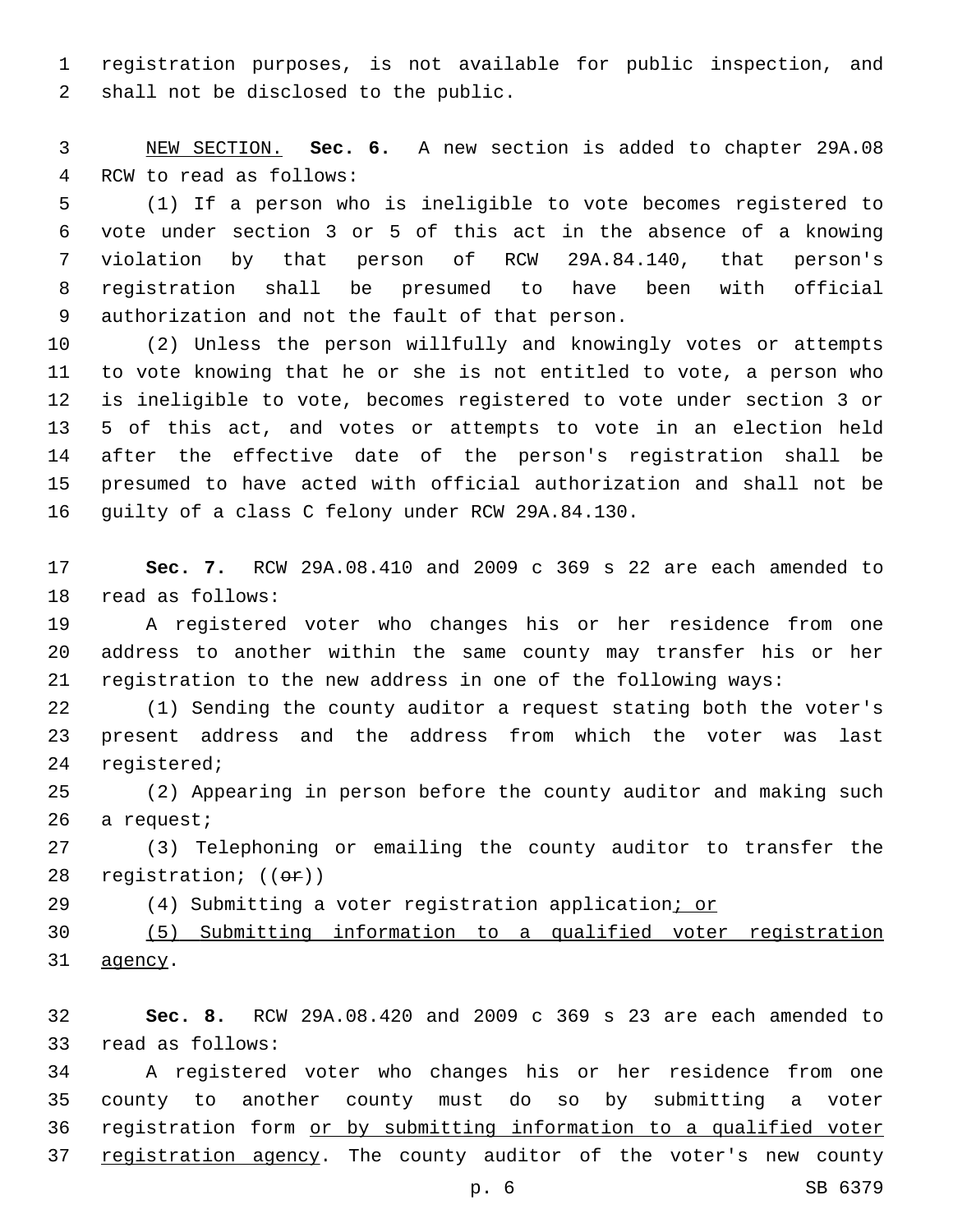shall transfer the voter's registration from the county of the 2 previous registration.

 **Sec. 9.** RCW 29A.08.720 and 2011 c 10 s 18 are each amended to 4 read as follows:

 (1) In the case of voter registration records received through qualified voter registration agencies, the department of licensing, or an agency designated under RCW 29A.08.310, the identity of the office or agency at which any particular individual registered to vote shall be used only for voter registration purposes, is not 10 available for public inspection, and shall not be disclosed to the public. Any record of a particular individual's choice not to register to vote at an office of the department of licensing or a state agency designated under RCW 29A.08.310 shall be used only for 14 voter registration purposes, is not available for public inspection, and any information regarding such a choice by a particular 16 individual shall not be disclosed to the public.

 (2) Subject to the restrictions of RCW 29A.08.710 and 40.24.060, precinct lists and current lists of registered voters are public records and must be made available for public inspection and copying under such reasonable rules and regulations as the county auditor or secretary of state may prescribe. The county auditor or secretary of state shall promptly furnish current lists of registered voters in his or her possession, at actual reproduction cost, to any person requesting such information. The lists shall not be used for the purpose of mailing or delivering any advertisement or offer for any property, establishment, organization, product, or service or for the purpose of mailing or delivering any solicitation for money, services, or anything of value. However, the lists and labels may be used for any political purpose. The county auditor or secretary of state must provide a copy of RCW 29A.08.740 to the person requesting 31 the material that is released under this section.

 (3) For the purposes of this section, "political purpose" means a purpose concerned with the support of or opposition to any candidate for any partisan or nonpartisan office or concerned with the support of or opposition to any ballot proposition or issue. "Political purpose" includes, but is not limited to, such activities as the advertising for or against any candidate or ballot measure or the 38 solicitation of financial support.

p. 7 SB 6379